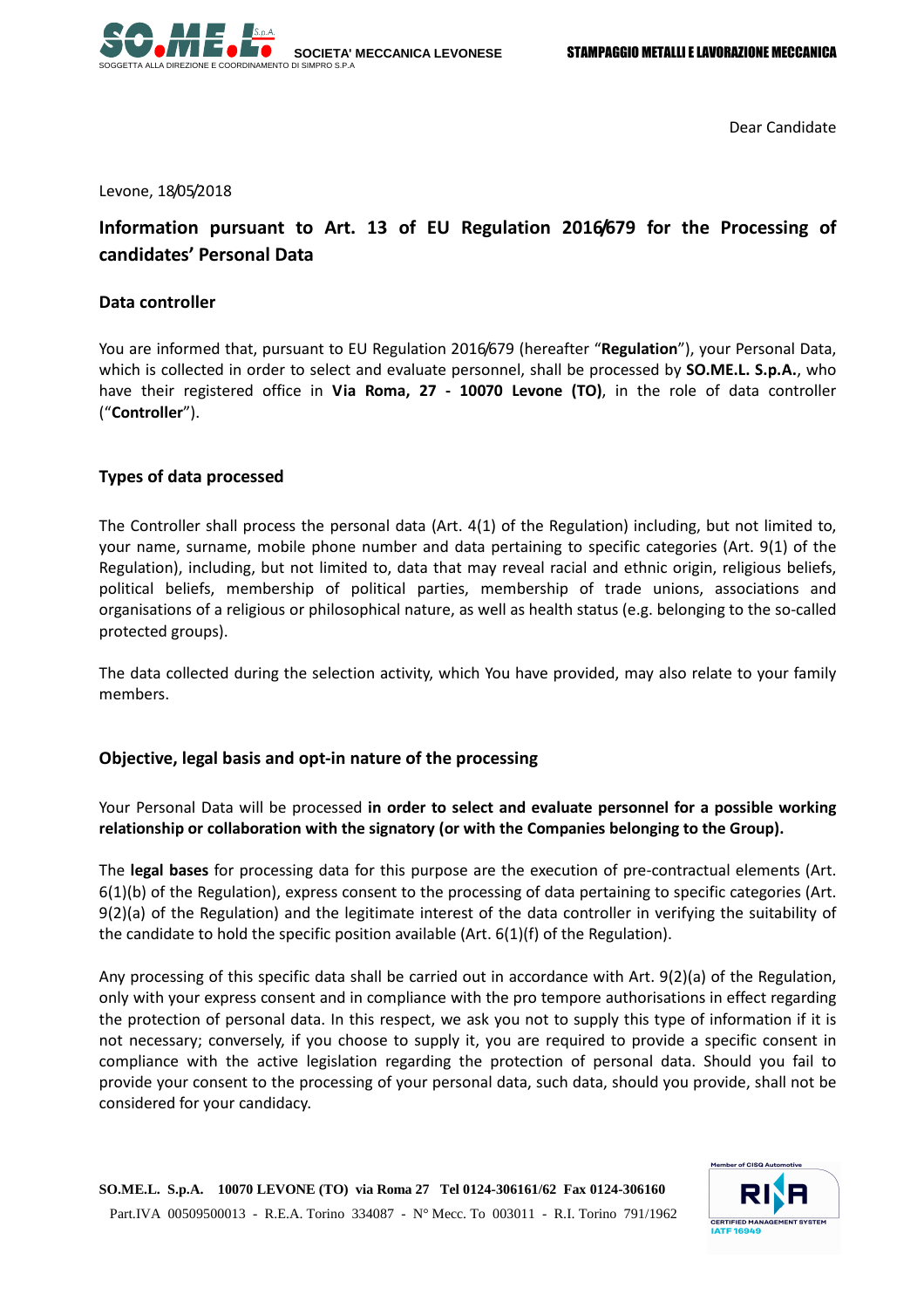

The provision of your Personal Data for the purposes mentioned above is optional but, in its absence, it will not be possible to correctly evaluate your professional capabilities.

### **Recipients of personal data**

Your Personal Data shall be shared with:

- natural persons authorised by the Controller after signing a confidentiality agreement (e.g. employees of the Personnel/Administration department; system administrators);
- the Companies belonging to the Group.

For the complete and up-to-date list of managers, write to *privacy@somel.it*.

In terms of potential transmission of Data to Third Countries, the Controller declares that the processing will take place in accordance with the methods permitted by the applicable laws, such as the consent of the interested party, the adopted of Standard Clauses approved by the European Commission, the selection of subjects that comply with international programmes for the free circulation of data (e.g. EU-USA Privacy Shield) or operating in those Countries that are considered to be safe by the European Commission. More information can be obtained, upon request, from the Controller by the abovementioned contacts.

### **Storage of personal data**

Your Personal Data shall be stored for a period of 12 months. In all cases, further conservation is carried out in accordance with the previsions of the applicable regulation, including the provisions of Art. 2946 of the Civil Code. Further information can be obtained from the Controller.

# **Your privacy rights (according to Art. 15 and following of the Regulation)**

You have the right to ask the Controller, at any time, for access to your Personal Data, to rectify or delete it or to oppose its processing; you shall have the right to request its processing being limited in the cases provided for by Art. 18 of the Regulation, in addition to obtaining, in a structured format that is commonly used and readable by an automatic device, the data relating to it, in the cases provided for by Art. 20 of the Regulation.

Requests should be sent to the Data Controller in writing at the following address. *privacy@somel.it*.

In all cases, the user always has the right to complain to the competent Supervisory Authority (Authority for the Protection of Personal Data), pursuant to Art. 77 of the Regulation, should he/she believe that the processing of his/her data has been carried out contrary to the regulations in effect.

Previously provided consent may be revoked at any time (Art. 7(3) of the Regulation), without prejudice